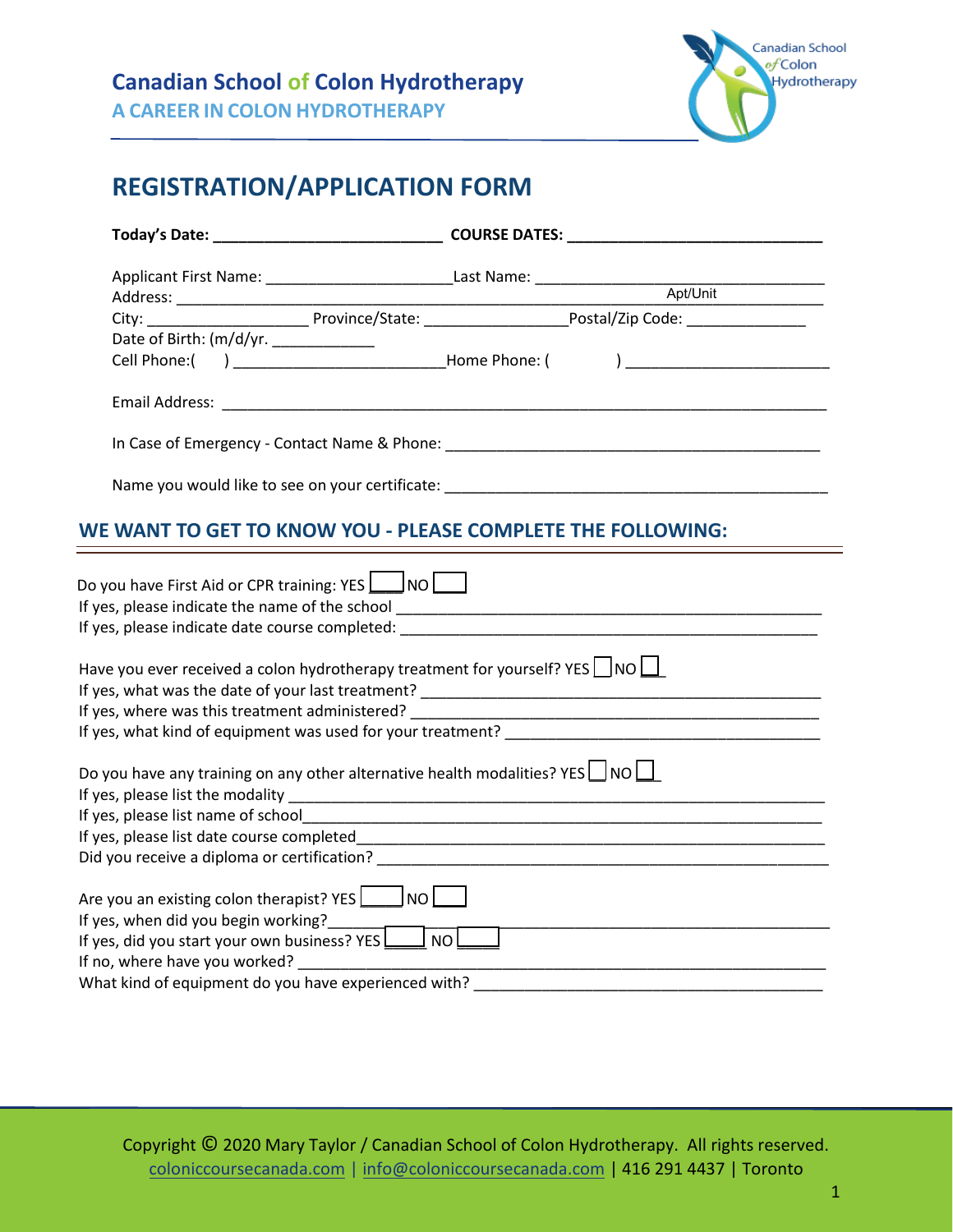# **Canadian School of Colon Hydrotherapy**

**A CAREER IN COLON HYDROTHERAPY**

#### **Please include a current CV/Resume**

What experience do you have if any related to alternative health practices:

A **paragraph stating why you are interested in taking this course:** 

#### **CHOOSE YOUR PROGRAM – INDICATE YOUR CHOICE (SEE FULL COURSE DESCRIPTION)**

\_\_\_\_\_\_\_\_\_\_\_\_\_\_\_\_\_\_\_\_\_\_\_\_\_\_\_\_\_\_\_\_\_\_\_\_\_\_\_\_\_\_\_\_\_\_\_\_\_\_\_\_\_\_\_\_\_\_\_\_\_\_\_\_\_\_\_\_\_\_\_\_\_\_\_\_\_\_\_\_\_\_\_\_\_\_\_\_\_ \_\_\_\_\_\_\_\_\_\_\_\_\_\_\_\_\_\_\_\_\_\_\_\_\_\_\_\_\_\_\_\_\_\_\_\_\_\_\_\_\_\_\_\_\_\_\_\_\_\_\_\_\_\_\_\_\_\_\_\_\_\_\_\_\_\_\_\_\_\_\_\_\_\_\_\_\_\_\_\_\_\_\_\_\_\_\_\_\_ \_\_\_\_\_\_\_\_\_\_\_\_\_\_\_\_\_\_\_\_\_\_\_\_\_\_\_\_\_\_\_\_\_\_\_\_\_\_\_\_\_\_\_\_\_\_\_\_\_\_\_\_\_\_\_\_\_\_\_\_\_\_\_\_\_\_\_\_\_\_\_\_\_\_\_\_\_\_\_\_\_\_\_\_\_\_\_\_\_ \_\_\_\_\_\_\_\_\_\_\_\_\_\_\_\_\_\_\_\_\_\_\_\_\_\_\_\_\_\_\_\_\_\_\_\_\_\_\_\_\_\_\_\_\_\_\_\_\_\_\_\_\_\_\_\_\_\_\_\_\_\_\_\_\_\_\_\_\_\_\_\_\_\_\_\_\_\_\_\_\_\_\_\_\_\_\_\_\_ \_\_\_\_\_\_\_\_\_\_\_\_\_\_\_\_\_\_\_\_\_\_\_\_\_\_\_\_\_\_\_\_\_\_\_\_\_\_\_\_\_\_\_\_\_\_\_\_\_\_\_\_\_\_\_\_\_\_\_\_\_\_\_\_\_\_\_\_\_\_\_\_\_\_\_\_\_\_\_\_\_\_\_\_\_\_\_\_\_

**\_\_\_\_\_\_\_\_\_\_\_\_\_\_\_\_\_\_\_\_\_\_\_\_\_\_\_\_\_\_\_\_\_\_\_\_\_\_\_\_\_\_\_\_\_\_\_\_\_\_\_\_\_\_\_\_\_\_\_\_\_\_\_\_\_\_\_\_\_\_\_\_\_\_\_\_\_\_\_\_\_\_\_\_\_\_\_\_\_ \_\_\_\_\_\_\_\_\_\_\_\_\_\_\_\_\_\_\_\_\_\_\_\_\_\_\_\_\_\_\_\_\_\_\_\_\_\_\_\_\_\_\_\_\_\_\_\_\_\_\_\_\_\_\_\_\_\_\_\_\_\_\_\_\_\_\_\_\_\_\_\_\_\_\_\_\_\_\_\_\_\_\_\_\_\_\_\_\_ \_\_\_\_\_\_\_\_\_\_\_\_\_\_\_\_\_\_\_\_\_\_\_\_\_\_\_\_\_\_\_\_\_\_\_\_\_\_\_\_\_\_\_\_\_\_\_\_\_\_\_\_\_\_\_\_\_\_\_\_\_\_\_\_\_\_\_\_\_\_\_\_\_\_\_\_\_\_\_\_\_\_\_\_\_\_\_\_\_\_ \_\_\_\_\_\_\_\_\_\_\_\_\_\_\_\_\_\_\_\_\_\_\_\_\_\_\_\_\_\_\_\_\_\_\_\_\_\_\_\_\_\_\_\_\_\_\_\_\_\_\_\_\_\_\_\_\_\_\_\_\_\_\_\_\_\_\_\_\_\_\_\_\_\_\_\_\_\_\_\_\_\_\_\_\_\_\_\_\_\_ \_\_\_\_\_\_\_\_\_\_\_\_\_\_\_\_\_\_\_\_\_\_\_\_\_\_\_\_\_\_\_\_\_\_\_\_\_\_\_\_\_\_\_\_\_\_\_\_\_\_\_\_\_\_\_\_\_\_\_\_\_\_\_\_\_\_\_\_\_\_\_\_\_\_\_\_\_\_\_\_\_\_\_\_\_\_\_\_\_\_ \_\_\_\_\_\_\_\_\_\_\_\_\_\_\_\_\_\_\_\_\_\_\_\_\_\_\_\_\_\_\_\_\_\_\_\_\_\_\_\_\_\_\_\_\_\_\_\_\_\_\_\_\_\_\_\_\_\_\_\_\_\_\_\_\_\_\_\_\_\_\_\_\_\_\_\_\_\_\_\_\_\_\_\_\_\_\_\_\_\_**

|                                                                                                     | <b>5-DAY INTENSIVE COURSE</b>                                                                      | \$3,000.00 |  |  |
|-----------------------------------------------------------------------------------------------------|----------------------------------------------------------------------------------------------------|------------|--|--|
|                                                                                                     | <b>4-DAY INTENSIVE COURSE</b>                                                                      | \$2,500.00 |  |  |
|                                                                                                     | 3-DAY SKILLS UPGRADE & EQUIPMENT TRAINING (Stand-Alone)                                            | \$1,800.00 |  |  |
|                                                                                                     | 2-DAY SKILLS UPGRADE & EQUIPMENT TRAINING (Stand-Alone)                                            | \$1,200.00 |  |  |
| П                                                                                                   | 1-DAY BUSINESS START-UP PROGRAM (Stand-Alone)                                                      | \$650.00   |  |  |
|                                                                                                     | HALF DAY (4 hours) EQUIPMENT TRAINING ONLY (Stand-Alone)<br>\$250.00                               |            |  |  |
|                                                                                                     | MEMBERSHIP - CANADIAN ASSOCIATION FOR COLON THERAPISTS (C-ACT)                                     | \$150.00   |  |  |
| П                                                                                                   | <b>VOLUNTEER FOR C-ACT (20 HOURS)</b>                                                              | N/C        |  |  |
|                                                                                                     | NOTE: No tax for 2022! Prices include all materials and any applicable taxes in Canadian dollars!! |            |  |  |
|                                                                                                     |                                                                                                    |            |  |  |
| Deposit amount included with application: ________________ Date Paid: _____________________________ |                                                                                                    |            |  |  |
| Method of Payment: ________________________                                                         |                                                                                                    |            |  |  |
|                                                                                                     |                                                                                                    |            |  |  |
|                                                                                                     |                                                                                                    |            |  |  |
|                                                                                                     |                                                                                                    |            |  |  |
|                                                                                                     |                                                                                                    |            |  |  |

Copyright © 2020 Mary Taylor / Canadian School of Colon Hydrotherapy. All rights reserved. [coloniccoursecanada.com](http://coloniccoursecanada.com/) | [info@coloniccoursecanada.com](mailto:info@coloniccoursecanada.com) | 416 291 4437 | Toronto

Canadian School of Colon Hydrotherapy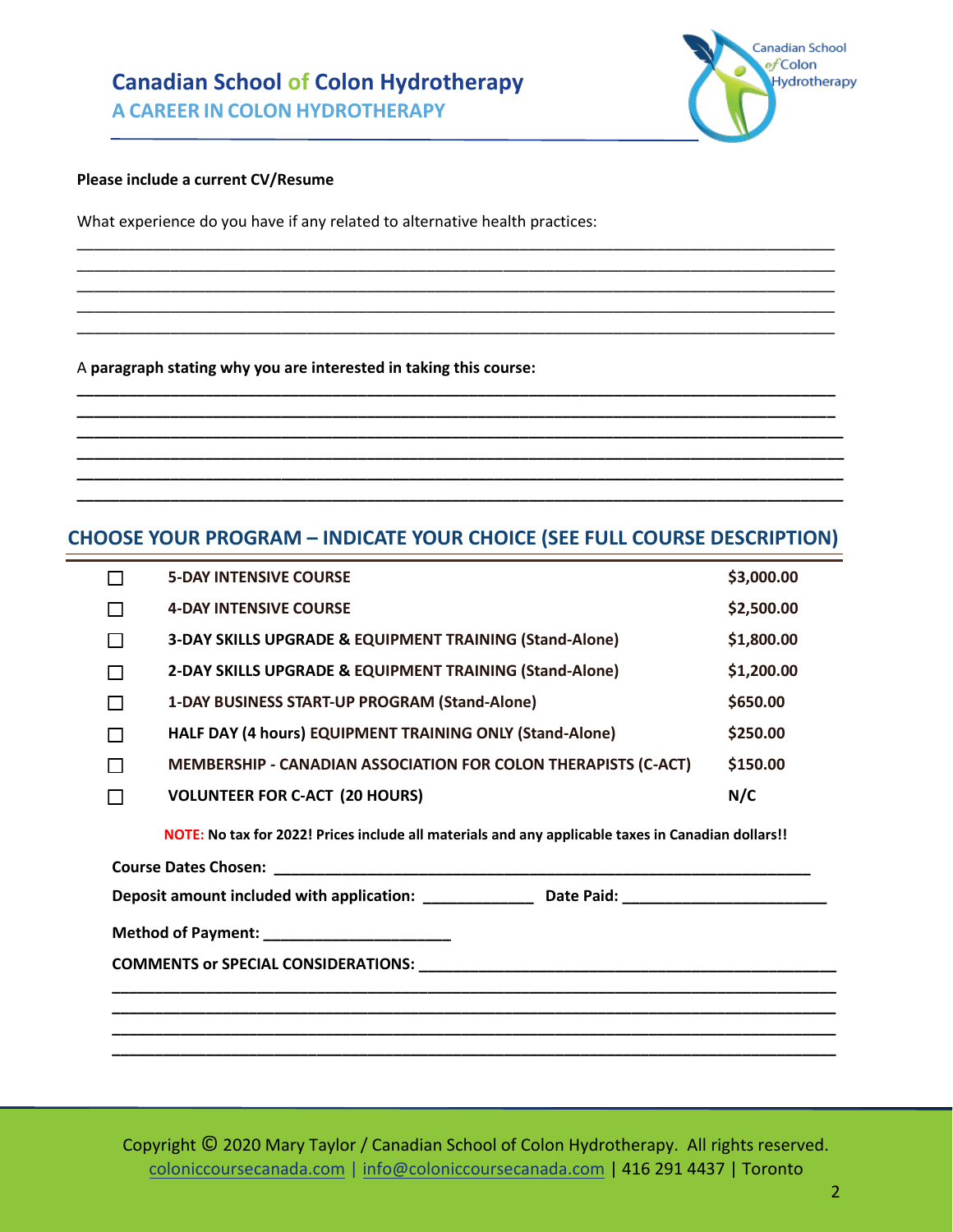## **Canadian School of Colon Hydrotherapy A CAREER IN COLON HYDROTHERAPY**

Canadian School of Colon **Hydrotherapy** 

## **COURSES INCLUDE:**

- o A detailed course outline will be provided prior to your course
- $\circ$  A detailed binder will be provided on the first day of the course
- o Refreshments will be provided during morning and afternoon breaks daily
- o Certificates will be given on applicable courses.

## **TERMS AND CONDITIONS:**

- o Tuition fees quoted do NOT include applicable taxes/fees.
- o Lunch and dinner are NOT included Local restaurant list available
- o Accommodations are NOT included local hotel suggestions may be available
- $\circ$  We will do our best to facilitate room sharing or accommodations, but it is NOT guaranteed.
- $\circ$  Each program may vary in times and hours depending on the number of participants.
- o The daily schedule may be changed at any time without notice as needed.
- $\circ$  \$500.00 deposit is due at time of registration
- $\circ$  Deposit of \$500 is non-refundable but transferable to future course date within 1 year.
- o All tuition fees must be paid in full prior to the start of the course
- o Preferred payment method is cash, Debit or EFT
- o Payments made with Visa or MasterCard, Pay Pal, Quick Books, will be charged a 3% surcharge.
- $\circ$  Tests last day of the course. We will ensure you have an opportunity to re-sit tests.
- $\circ$  Your certificate will be given upon completion of the program or may be mailed within 7-10 days upon successful completion of the course.

#### **REQUIREMENTS & WAIVER:**

I understand that, upon successful completion of the course including case studies I must pass a series of tests to meet the CSCT requirements of Certification.

**Release:** "I hereby release Canadian School of Colon Hydrotherapy and/or Free to Play Inc., and all branches and affiliations from all claims of damages arising from any accident or injury which is caused by or arises from participation of the applicant named herein, during any program or any facility or any location where a program is held".

**Confidentiality and Disclosure:** Absolutely no part of the content in the copyrighted publications, course material or teachers' notes, may be photocopied or adapted for teaching purposes or shared with anyone not taking the CSCT program. Breach of these restrictions will result in legal action.

I understand and accept the above prerequisites and terms and understand that my registration in this course is pending approval from administration. I confirm that all the information I provide to

Copyright © 2020 Mary Taylor / Canadian School of Colon Hydrotherapy. All rights reserved. [coloniccoursecanada.com](http://coloniccoursecanada.com/) | [info@coloniccoursecanada.com](mailto:info@coloniccoursecanada.com) | 416 291 4437 | Toronto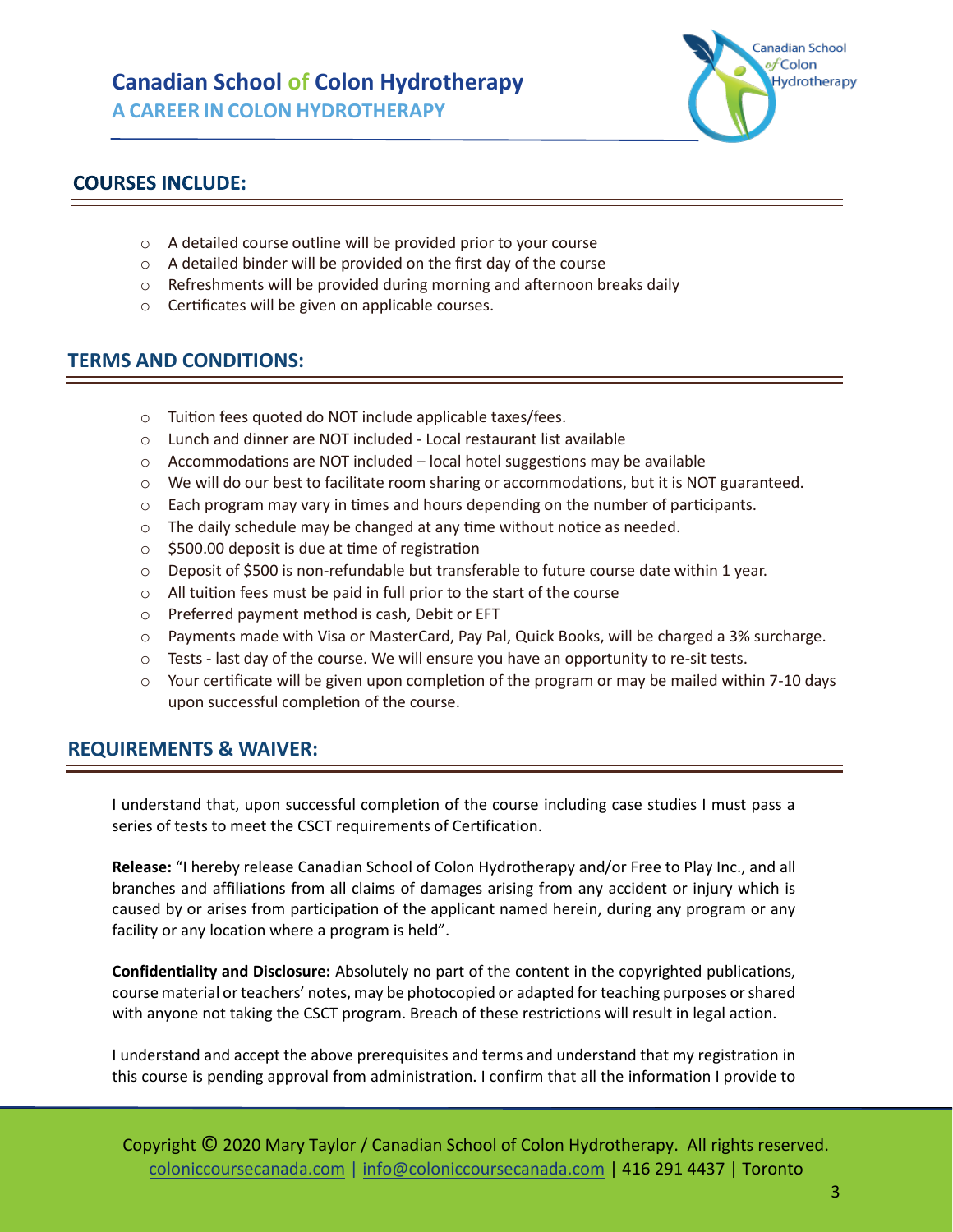

Canadian School of Colon Therapy is accurate and correct. I certify that I have read, understand, and accept the items and terms outlined on this application form.

**Disclaimer:** The information contained in this course both verbal and written is a compilation derived from many sources and is not intended to replace supervision by a qualified health professional for medical or health related problems. Among these information sources is my own clinical experience of more than 10 years. The result of this hands-on learning is supported by the research and clinical reports of a wide range of natural and conventional health practitioners. Opinions expressed herein are strictly those of the author/instructor and in no way represent those of the medical profession or any medical association. It is strongly recommended that you adhere to your regions licensing laws.

I certify that I have read and understood the items outlined on this form.

| Applicant's Name (please print): | Date: |  |
|----------------------------------|-------|--|
|                                  |       |  |
| <b>Applicant's Signature:</b>    |       |  |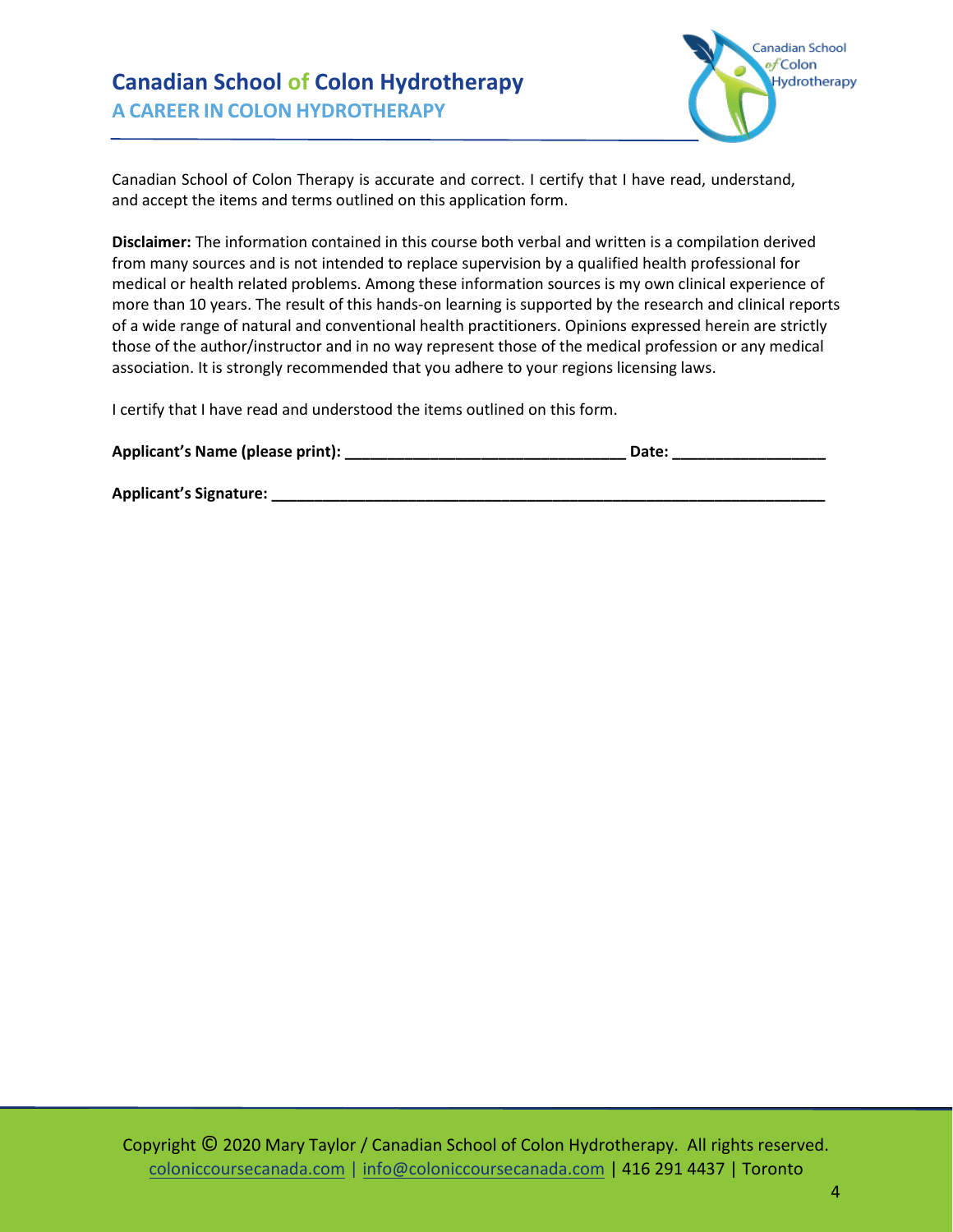

## **COURSE FEES & DESCRIPTION AS OF JANUARY 2021:**

#### **GET STARTED - PROGRAMS OFFERED FOR STARTING A BUSINESS OR CAREER**

#### **5-Day: (CERTIFICATE)**

The 5-Day program is designed for you if you are wanting to **launch your own Colon Hydrotherapy business**, offering the highest of standards in the industry. This intense program will give you the skills and confidence needed to safely perform colonic services on real clients.

It offers sound advice on drafting your business plan, finances, marketing, and a step-by-step check list for starting your own colon hydrotherapy business. All students will receive 2 binders and practical training on 2-3 real clients. A certificate is given upon successful completion of this program.

#### **4-Day: (CERTIFICATE)**

The 4-Day program is designed for you **if you want to work in a Colonic clinic** delivering Colon Hydrotherapy. This intense program gives you the skills and confidence needed to safely perform colonic services on real clients.

You will get a recommendation letter once the program is successfully completed. All students receive an information binder and practical training on 1-2 real clients. A certificate is given upon successful completion of this program.

#### **1-Day Business Start-Up:**

This program is offered as a stand-alone course that specifically focuses on starting your own Colonic business or (if you already have a business) attracting more clients and bringing your business to the next level. Basic marketing skills pertaining specifically to the Colon Hydrotherapy industry will be taught without the use of costly Groupon marketing techniques. Your business plan will keep you on top of where you are financially and focused on where you want to go. No certificate is given for this program.

#### **½ Day (4 hours) Equipment Training: (\$300.00)**

This training is for you if you want to upgrade out-dated or unregulated equipment to state-ofthe-art EC-2000 equipment and the optional implant device. Each student will observe or receive one Colonic treatment and will have access to a 1.5-hour long video with step-by-step instructions for use. A great discount will be given when you purchase new equipment from the manufacturer. No certificate is given for this program.

Copyright © 2020 Mary Taylor / Canadian School of Colon Hydrotherapy. All rights reserved. [coloniccoursecanada.com](http://coloniccoursecanada.com/) | [info@coloniccoursecanada.com](mailto:info@coloniccoursecanada.com) | 416 291 4437 | Toronto